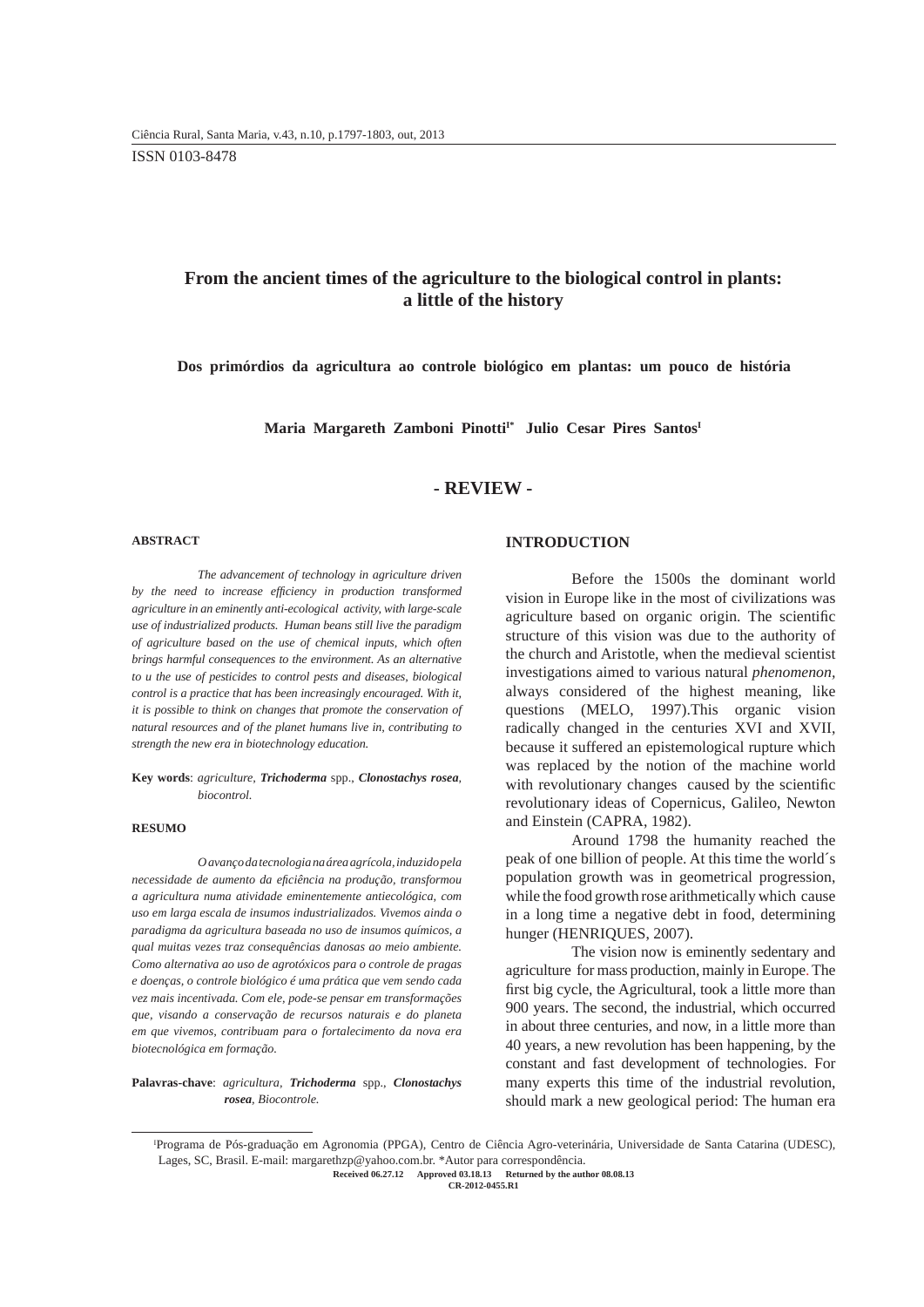or anthropocentric period. Since then, the human action over the planet has been extreme and of accelerated development, which effects had extended this model until around 1955 (MELO, 1997).

The Green Revolution which occurred between the years 1940s to 1970s with rural mechanization, irrigation, use of fertilizers and pesticides as well as the selection of more productive seeds, grew up three times the grains production in the developed countries. The impact of humanity over the planet, which started an accelerated growth ten thousand years ago with the discovery of agricultural procedures and the raising of grains production were regulated by the high mortality rate on epidemics and wars. It was the era of antibiotics started by Fleming's discoveries in 1927, which raised the expectancy of life, accelerating the humanity's growth. According to the United Nations, in October 2011 the world population should be 7 billion people, this takes to the old Malthus question: Will there be enough food for everybody? Despite all the previsions of Malthus, this era has being of relatively abundance by the developing of agricultural technologies, which have followed the population growth boom (MOON, 2011).

Today humans live in the rest of the agricultural era and in the plenitude of the motive era, where the model starts presenting signs of extinction, like which occurs in the great deforestation and degradation of the environment, although the conscious of preserving natural resources which begins in 1970, starts generating movements which want to use the land resources coherently, "the profile and formation of the researchers is still conventional". Many projects keep on being presented with the same research logic by consecrated researchers who keep the epistemological bunds and conventional methods, making difficult the transition to the research (GOMES, 1999) that could permit the biological or integrated control. But it can't be denied the many achieved objectives by the current paradigm, for instance, the role of microorganisms on nitrogen recycling (DELÉAGE, 1993).

## **DEVELOPMENT**

The comprehension of many biological phenomenon occurs in the field of physiology, biochemistry and microbiology which has potential to give the biotechnological conditions to the transition which is intended to, begging with the control of the transition on agricultural sickness based on chemicals for an integrated control with the list of residual percentage of contaminants in the soil and in the plants. Conventional control of diseases in plants

The conventional control of diseases in plants have being made by fungicides in large scale since the discover of Bordaleza Calda (hydrated sulfate of copper and lime) by Milardete in 1982 in France, being the main fungicide used for 50 years followed by mercury organ (1914) and dithio carbamates (decade of 1930). All them have in common the supply of protection on the surface and not penetration on tissues, which could be phytotoxic, because it inhibit vital processes. At the end of the World War II, was marked by the development of fungicides which penetrated in the plants eradicating or protecting them against pathogens, being initially accepted the benomyl and carboxin on large expected followed other systemic fungicides more selective than benzimidazols (GHINI *&* KIMATI, 2002).

The way of action of some systemic fungicides are known in reasonable way and among them we can mention the benzimidazole, oxatins, inhibitors of ergosterol biosynthesis which derives of phenylamine, but the exact action of many others is still not clarified, like the anilopriminidinas, which inhibit the extracellular protein synthesis of some pathogens like the *Botrytis cinerea* (GHINI *&* KIMATI, 2002).

Even with this little information the modern agriculture has been traditionally dependent on synthetic pesticides which present themselves as an alternative rather attracting by its simplicity on application with satisfactory results in a short term and by not demanding knowledge on the basic process of the ecological agrosystem (TALAMINI & STADINIK, 2004). On the other hand they bring as a consequence serious problems in an environmental order MELO & AZEVEDO, 1998), like the microflora suppression favoring the appearing of other pathogens and/or resistant line to the active element of these products (DUBOS et al., 1989; CAPIEAU et al*.,* 2004), like the resistance of *B. cinearea* in ciclames observed in 1971 by BOLLEN & SCHOLTEN in the Netherlands, after two years of benzimidazols use and in Italy altogether with dicarboxins in multiple cultures (GULLINO & GARIBALDI, 1983). In Brazil it was observed by many researchers resistance of this pathogen in studies made with strawberry, eucalyptus, rose, eggplant, chrysanthemum, potato, violet, begonia, pepper, apple and grape (GHINI *&* KIMATI, 2002).

For GHINI *&* KIMATI (2002), the resistance is one the most serious problems of chemical control of diseases in plants nowadays, it can be disastrous for many segments of the productive chain. Besides, the inappropriate use of pesticides applied during the cycle of different cultures is a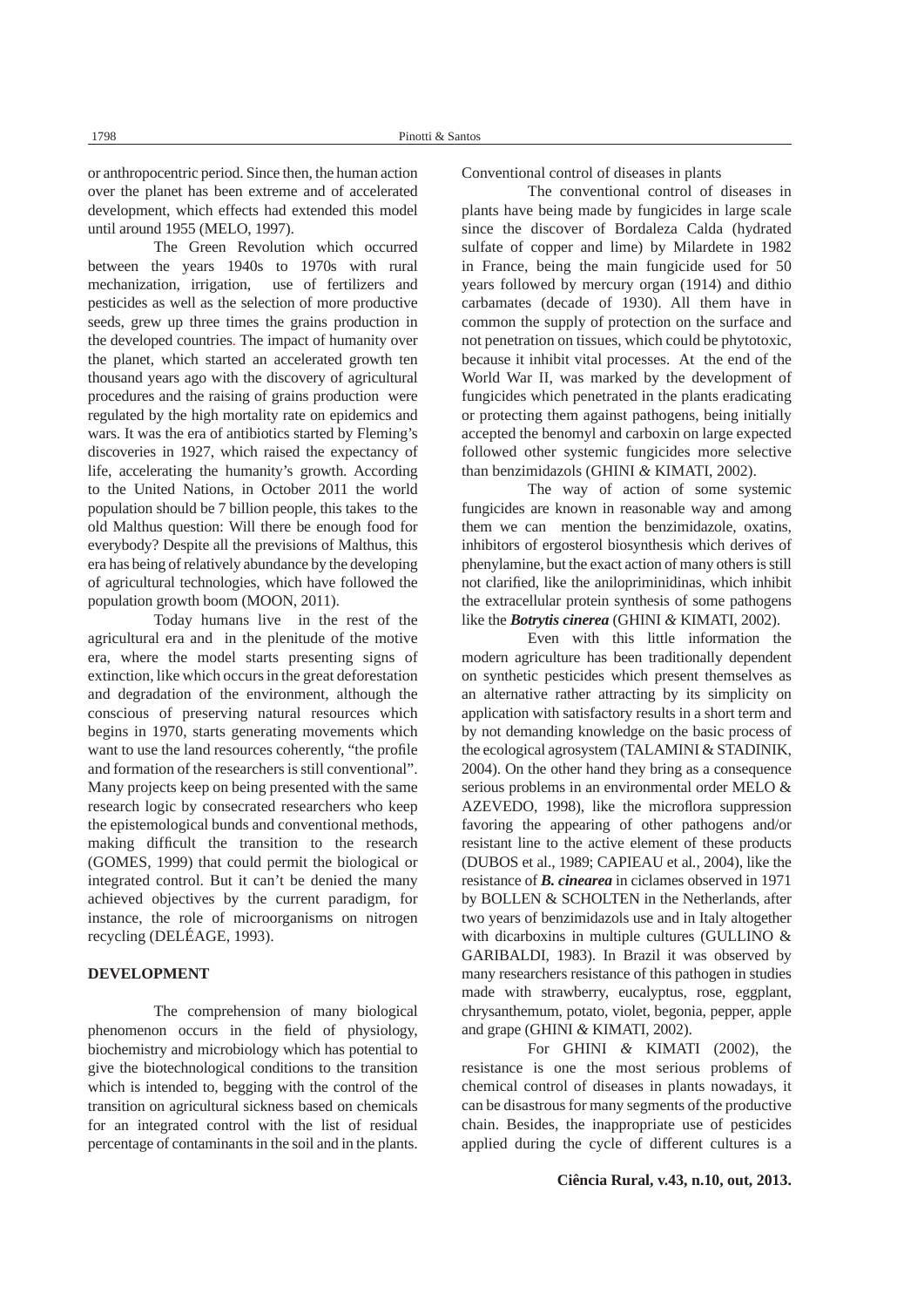high risk to the man´s health, rising the production costs (VALDEBENITO-SANHUEZA et al., 1997a) by the intensification of reapplications which are more and more used by the producers who didn´t get the expected results, making it more expensive and accumulating residues damaging the society as a whole (GHINI *&* KIMATI, 2002).

## Biological control of diseases in plants

The world needs an eminent change which guarantees food and preserve the soil's health (productive potential of the soil), shaken by the rests of the Industrial Era. The concerns with chemical products usage and its relation to the preservation of the soil, resistance of pathogens to used fungicides, the raise on asking and demand by the consumers for food which is free of residuals left by the application of agrochemicals, encourages strategies and alternative methods for the control of diseases in multiple cultures, which among them includes the biological control (REDMON et al*.,* 1987; PENG & SUTON, 1991; LOPES, 2009; MORANDI, 2009).

Biological control of diseases in plants basically consists in selecting microorganisms to be used in control or suppression of pathogens that cause diseases in plants. For BETTIOL (1991) these opposed microorganisms must be searched in areas where a disease is caused by a pathogen doesn't occur or is diminished, but for BACKER & COOK (1974), the opposed effect can be found in any place, however, the study of this places is associated to the fungi which is intended to be found. In the case of entophytes, they can be isolated by many parts of asinthomatic plants and, after purified, used as antagonistic (AZEVEDO, 2003; SOUZA et al., 2004). The main characteristics searched in this isolated are the presentation of proprieties which facilitate its application in the plants surface or soil, with fast colonization besides having more than one opposed mechanism, like a competition, parasitism and antibiosis must not be phytopathogenics (BETTIOL, 1991a) to the plants which are going to be applied.

Even though the knowledge of microorganisms like agents of plant diseases controlling, were from hundreds of years ago this actions about phytopathogens was not well known even in the early of 1920s of the 20<sup>th</sup> century. In the first studies about opposed action of some microorganisms which reduced root diseases, the involved mechanisms was not known. The first written record published about biological controlling in Brazil was in 1950 by FOSTER, in a research with relation to smoking mosaic, controlled by the fungi **Trichoderma**. The first

products with conceptual and scientific bases using microorganisms in the world came up only in the 70s (BETTIOL & MORANDI, 2009), but the organization in this area in Brazil were only made between 1986/87 in Piracicaba, SP, after what, was available by the Centro Nacional de Pesquisa de Fruteiras de Clima Temperado, from EMBRAPA, by Valdebenito-Sanhueza, the commercial product *Trichodema viride* for controlling of **P***hytophthora cactorum* in apple trees (BETTIOL & MORANDI, 2009).

In 1992 was created the first discipline about Biological Controlling of diseases in plants by Wagner Bettiol in a post-graduation course at UNESP/ Botucatu, SP. In the same year it was created the first company specialized in production and trading of *Trichoderma*, the first biological fungicide having the *Trichoderma harzianum* for biocontrolling was only registered in 2008. In 2009 CNPQ approves the project for determination of methodologies and evaluation of the quality of the biological products for controlling diseases in plants (BETTIOL & MORANDI, 2009).

Nowadays in Brazil it can be mentioned studies in nematode controlling in guava tree by weevils (*Conotrachelus psidii*); pre immunization against citrus sadness by weak origins of the virus (BOECHAD & BETTIOL, 2009); the control of grey mold in multiple cultures by the fungi *Clonostachys rosea* (ZOU et al., 2010), besides e fungi known as pathogenic which can be opposed to other pathogens which produces metabolites and inhibits enzymes, and/or tissues destruction like the mycotoxins of *Penicilium* sp and *Aspergillus* sp (ESPOSITO & AZEVEDO, 2004) and glucanases and eniatinas of *Fusarium* sp. (POHANKA, 2004).

In the trading many biological products are available and among them it can be find the virus PRSV-W pre immunizing against the zucchini mosaic; *Acremonium* for the lixa of coconut tree, *Bacillus subtilis* for controlling multiple diseases; *Trichoderma* sp for controlling of the soil pathogens substratum and aerial part of multiple cultures (BOECHAD & BETTIOL, 2009).

The manipulation done by e man, however, must go beyond application of opposed microorganisms in the right moment. It's necessary to give condition for its developing keeping the biological balance that exists in the soil. The more complex is for a microbial community of the soil, the more is its stable (REIS, 1991). Chemical methods tend to produce fluctuation in the level of the disease while the biological tends to stable, decreasing the level of the disease (BAKER & COOK, 1974). In

#### **Ciência Rural, v.43, n.10, out, 2013.**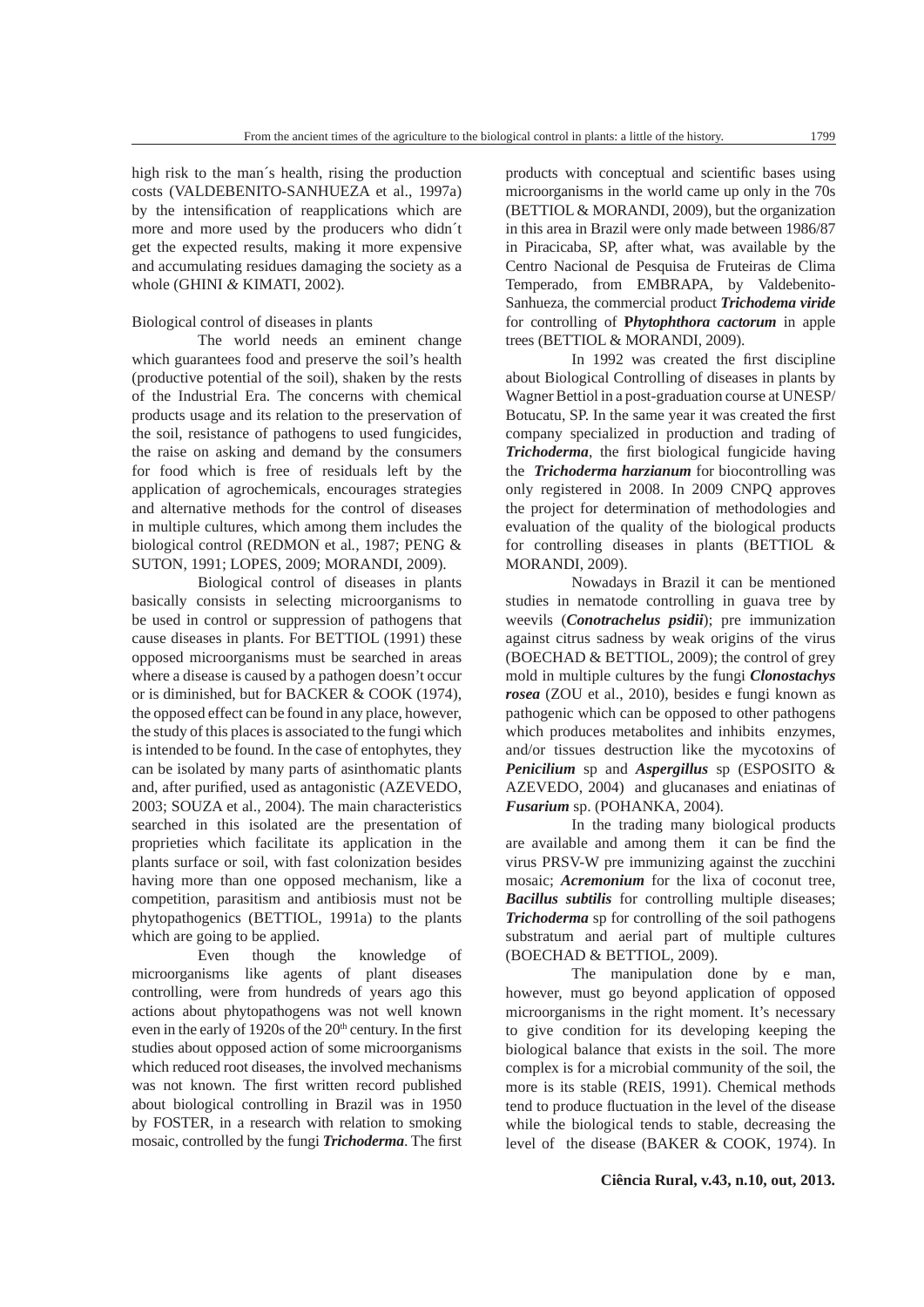this optical, the management of cultural practices can or can't be favorable to microbial activities. The soil fungi mainly depend on the crop rotation. These reduce pathogens hosts with few survival structures for pathogens like *B. cinerea* (VALDEBENITO-SANHUEZA, 1991).

In the biocontrol of *B. cinerea* it must occur the colonization of phyloplan by the antagonistic agent, before the installation of the pathogen which diminishes the sporulation of this and retards the dissemination and the production of surviving structures. The strategy of preventing treatment recommended and used in the application of inoculus on the field was suggested by DUBOS  $\&$ BULLIT (1979), BLAKEMAN & FOKEMA (1982) e VALDEBENITO-SANHUEZA et al. (2007). According to these authors the previous installation and colonization of the antagonistic in the fruit depend on making the treatments with the antagonistic from the floration, giving the antagonistic the opportunity to colonize the nutritive base from the senescent floral parts, before the pathogen arrival.

The possibility of new studies and the current results in the biocontrol area, as well as the consumer market demanding, mainly the exportation for high quality products and with no toxicological residues of chemical products, encourages the Brazilian producer to search for raise in exportation investing on biotechnological practices and searching for quality mainly (RETZ et al*.,* 2007).

## The fungus *Clonostachys rosea* and *Trichoderma* spp: History of the Bio controlling

Among the agents of the biological control, the filamentous *Clonostachys rosea* was observed as an efficient and versatile antagonistic in studies in the end of the 80s (SUTTON et al., 1997). This agented was isolated at the Guelph University, Canada, in June, 1993 of strawberry leaves in works of selection of antagonism to *B. cinerea* (PENG & SUTTON, 1991). Both of the fungi invade the strawberry leaf of strawberry and progressively colonize the folicu tissues, when the leaf becomes senescent (SUTTON, 1994), there is spore only on the dead leaves. It's common to find *C. rosea* in strawberry leaves without causing sickness symptoms (SUTTON, 1993).

The microparasite necrotrophic *C. rosea* is being quoted like antagonistic *B. cinerea* in studies of several cultures (DUBUS, 1989; SUTTON, 1994; MORANDI et al*.,* 2003; YAHALEM, 2003; YAHALEM et al., 2004; CAPIEAU et al*.,* 2004; ZAMBONI-PINOTTI et al, 2005). It belongs to the Deutheromicets class, sub-class of the Hifomicetos Gloisporai (CAPIEAU et. al*.,* 2004), being harmless to the man when colonizes fruits efficiently (Sutton quoted by VALDEBENITO-SANHUEZA et al*.*, 1997b).

Natural inhabitants of the soil *C. rosea* can live saprophyte or parasitic other fungus like*B. cinerea* (MORANDI et al*.,* 2003), acting by competition by substrate with pathogens, stopping or reducing its colonization (VALDEBENITO-SANHUEZA et al*.*, 1997a), infecting conidium and germinal tubes through direct penetration by the hyphae without the formation of apressorium The recue and rupture of the walls of the cell by the penetration of the hyphae in conidium and germ tubes parasitized of *B. cinerea* which present signs of cytoplasmic disintegration can be seen in electronic microscopies (LI et al*.,* 2002).

The deuteromycota Fungi, *Trichoderma* spp. is found in the majority of the soil, including on humus forest and presents itself under several species considered effective as agents of bio controlling of phytopathogenic fungi of plants of economic importance (CASSIOLATO & SOUZA, 2000).

The first publishing on the use of *Trichoderma* spp as an agent of biological control of diseases in plants, in Brazil, was in 1950 by Foster, but only in 1987 a product with these fungi were used commercially in the country against the *Phytophthora cactorum,* the causer of rotten of roots (VALDEBENITO-SANHUEZA, 1991). Several studies were conducted with this antagonistic since then, being currently the most used in Brazil and other countries of the Latin America (BETTIOL & MORANDI, 2009).

In April 2008, 13 companies which produced Trichodermas were identified, in formulation of colonized grains, wet powder, concentrated suspension, dispersible granules, emulsifiable oil, and dry spores. The target pathogens *Pythium, Rhizoctonia, Macrophomina,* some species of *Fusarium, Sclerotinia, Sclerotium, Crinipellis* and *Botrytis* for beans, soya, cotton, tobacco ,strawberry, tomato, garlic, onion, ornamental plants and cocoa cultureare also being recommended for seeds treatment (BETTIOL & MORANDI, 2009) and composts for plants growth (SILVA-RIBEIRO, 2001; GUIMARÃES, et al., 2008).

Well known as active mycoparasits of fi thopatogens, *Trichoderma* spp*.* and *C. rosea* highlighted the antagonistic interactions and can act through an association of definite mechanism: 1. Antibiosis: It includes the secretion of secondary toxic metabolites to phytopathogens (MELO, 1996). Among these metabolites, studies have shown the production of antibiotics by *Trichoderma* spp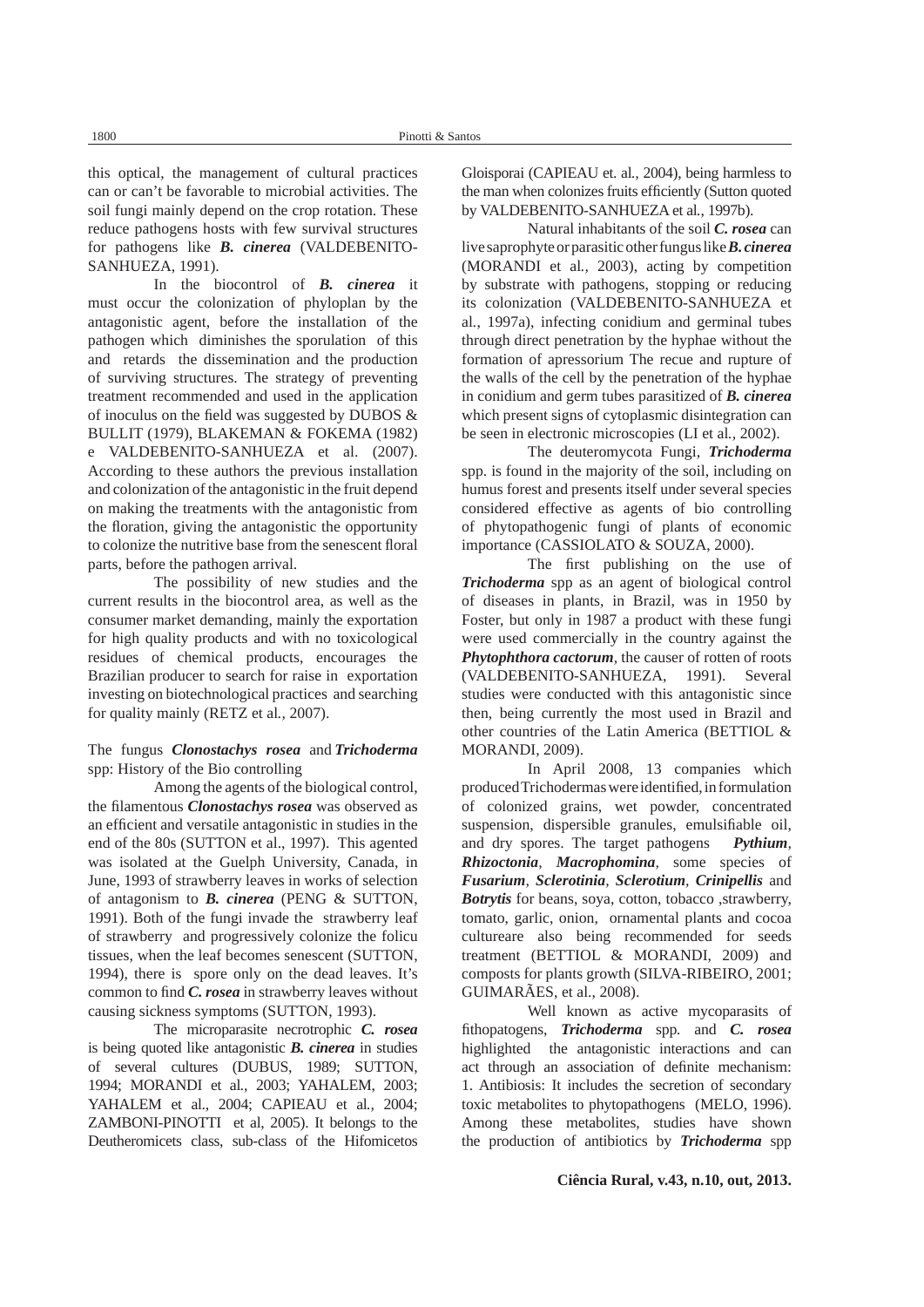(BELANGER et al., 1995; GRAUME- COOK & FAUL, 1999; HOWELLI, 2006); 2. Competition: It's the negative relation between two populations, in which both are affected by its growth, in relation to the space or limiting nutrients; 3. Micro parasitism: The micro parasitism involves the location, contact and penetration with consequent achieving of nutrients (MELO, 1996). After the contact, *Trichoderma* and *C. rosea* remain on growing on the host hyphaes, generally rolling itself in its electronic extension (MELO, 1996; VALDEBENITO-SANHUEZA, 1997b).

Another studies show that recognized pathogens like *Penicillium* spp, *Fusarium* spp*.* (ZAZZERINI & TOSI, 1985) and *Fusarium solani* (ILLIPRONTI & MACHADO, 1993) have been used in the control of *S. sclerotiorum. Fusarium oxysporum* not pathogenic is pointed by FRAVEL (2008) as a bio controller of pathogens transmitted to the soil with a suppressor effect.

Several fungus produce fungical pigments which are active against bacteria, yeast, fungi and protozoa that diffuse through the Agar type of culture and could vary color depending on the pH (SEIFERT, 2001). For BLANC (1998), *F. oxysporum* produces a fungical pigment of quinona type which correspond to a wide variety of colors like: yellow, orange, pink and red according to ceto group position, metabolits which don't gave clear function of the cellular growth, though are of bio thecnology and agricultural importance. ESPOSITO & AZEVEDO (2004) concludes that the most important produced pigments by *F. oxysporum* are capable to permeable the plasmatic membrane, rising the concentration of phosphorus in the insular mean (MENDONZA et al., 2005).

Other metabolites which are reported in bio control derived from filamentous fungus (GULINO, 2000; THINES, 2004). Some of these composts like the produced eniatinas for *Fusarium* sp can inhibit the germination of the conidies (POHANKA, 2004), et enzymes of agro ecological importance produced by different ceps *Trichoderma* and *Fusarium*, like celulases lise walls, mycelia and conidies of pathogens (ATLAS & BARTH).

Parasit of plants or saprofitic in decomposition of plants (BARNET & HUNTER, 1972), *F. oxysporum* can form inside each specie a subdivision, *formae* specials*,* which consist in a certain specific host plants as well as by the vascular tissue of these plants not manifesting in other cultures (EGGERT et al., 2010), It can still survive saprofitically for a long time in the organic (EDEL et al., 1997).

As it can be see, the ecosystems detailed are showing that the majority of the relations between the living beings are essentially cooperative with a coexistence of character and symbiotic interdependence in several degrees (CAPRA, 1982).

## **CONCLUSION**

Despite the current knowledge about this cooperative character observed in studies, there's an infinite possibility of finding microorganisms of agronomical interest, unknown or pathogenic with antagonistic effect, with using potential in bio control still without knowing. The certainty of this fact opens a range variety of possibilities which can't be ignored taking to new studiesnot attached to the current paradigm and more attached to the real views of the world.

### **REFERENCES**

AZEVEDO, J.L. et al**.** Importância dos microrganismos endofíticos na agricultura. **RAPP**, v.11, p.333-371, 2003**.** 

ATLAS, R.M.; BARTHA, R. **Ecologia microbiana y microbiologia ambiental**. 4.ed. Madrid: Pear son Education, 2002.Total de p 696

BAKER, R.F.; COOK, R.J. **Biological control of plant pathogens**. San Francisco: W. H. Freeman, 1974. 433p.

BARNET, H.L.; HUNTER, B.B. Effects of *Trichoderma* spp. And *Gliocladium roseum* culture filtrates on seed germination of vegetables and maize. 3.ed. In: **Illustrated Genera of Imperfect Fungi**.[S.I.]:. Burgess Publishing, 1972. Total de p. 246

BÉLANGER, R.R. et al. Chronological events associated with the antagonistic properties of *Trichoderma harzianum* against *Botrytis cinerea*: indirect evidence for sequential role of antibiosis and parasitism. **Biological Science**, v.5, p.41, 1995.

BETTIOL, W. **Controle biológico de doenças do fi loplano**. Controle biológico de doenças de plantas. Jaguariúna: EMBRAPA-CNPDA, 1991. (doc. 15:33-51; 224-233)

BETTIOL, W.; MORANDI, M.A.B. **Biocontrole de doenças em plantas**: uso e perspectivas. São Paulo: EMBRAPA-CNPDA, Embrapa Meio Ambiente, 2009. Cap 1

BLAC. P. Les pigments rouges de Monascus. **Biofutur**, v.183 p.34-36, 1998

BLAKEMAN, J.P.; FOKEMA, N.J. Potential for biological control of plant diseases on the phylloplane. **Annual Reviews Phytopathology**, v.20 p.167-197, 1982.

CAPIEAU, K. et al. Potential for biological control of *Botritys cinerea* in pinus Sylvestris seedlings.. **Scandial Journal of Forest Research**, v.19, p.312-319, 2004.

CASSIOLATO, A.M.R.; SOUZA, N.L. Controle biológico de *Rizoctonia solani* por isolados de *Rhizoctonis* ssp. não patogênicos ou hipovirulentos. In: MELO, I.S.; AZEVEDO, J.L. **Controle biológico**. Jaquariúna SP, 2000. V.3, p.117-140.

#### **Ciência Rural, v.43, n.10, out, 2013.**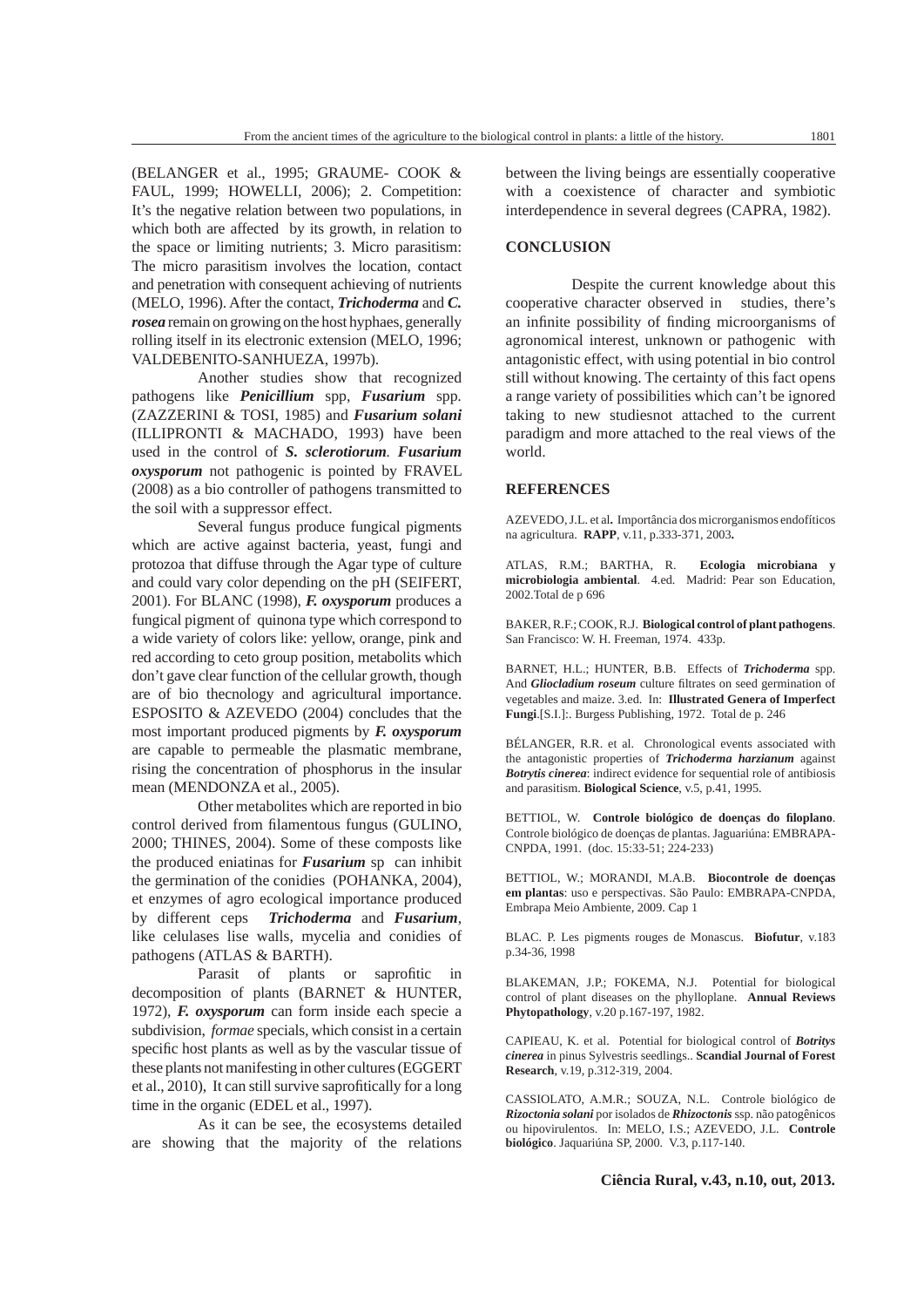CAPRA, F. **O ponto de mutação**: a ciência, a sociedade e a cultura emergente. São Paulo: Cultrix, 1982. Total de p.447.

DELÉAGE, J.P. **História de la ecologia**; uma ciência del ombre y la natureza.Barcelona: ICARIA, 1993. Total de p. 364.

DUBOS, B.; BULIT, J. **Filamentous fungi as biocontrol agents on aerial plant surfaces phyloplane**. London: Academic, 1979. V.7.

DURÁN, N. et al. Pigmentos fúngicos e seu potencial biotecnológico. In: ESPOSITO, E.; AZEVEDO, J. L. **Fungos**: uma introdução à biologia, bioquímica e biotecnologia. Caxias do Sul: Educs, 2004. p.290-307.

EDEL, V. et.al. Populations of nonpathogenic *fusarium oxysporum* associated with roots of four plant species comparated to Soilborne populations. **Phytopathology**, v.84,p 697,1997.

EGGERT, K. et al. Effects of fusarium infection on the phenolics in emmer and naked barley. **Journal of Agricultural and Food Chemistry**, Feb 9. 2010 [Epub ahead of print].

ESPOSITO, E.; AZEVEDO, J.L. (Orgs). **Fungos**: uma introdução a biologia e bioquímica, Caxias do Sul: EDUCS, 2004. TOTAL DE P..510.

FRAVEL, D. Commercialization of biocontrole agentst for use against plant patógens. **Summa phytopatologyca**, v.34,Total de p.193, 2008.

GHINI R.; KIMATI, H. **Resistência de fungos a fungicidas**. Jaguariúna: Embrapa Meio Ambiente., 2000. V.II. Total de p.78.

GOMES, J.C.C. **Pluralismo metodológico das revoluções científi cas**. 2.ed. São Paulo: Perspectiva, 1999. Total de p.257.

GUIMARÃES, S.E.; FERNANDEZ, R. de *C. Trichoderma* no sistema radicular de milho. **Jornal da Associação gaúcha de produtoras de maçã**, v.168,Total de p.12. 2008.

GULLINO, M.L.; GARIBALDI, A. Situation actuelle et perspectives d'avenir de La lute bioloique e integrée contra La pourritura de La vigne em Italie. In: COLLOQUE DE LA SOCEITÉ FRANÇAISE DE PHYTOPATOLOGIE, 24., 1983, Bordeuax. **Les antagonismes microbies**. Bordeau: INRA, 1983. P.91-97. (Les Coloques de I'INRA, 18).

GULLINO, M.L. et al. Used and challenger of novel compouds for plant diseases control. **Crop Protection**, v.19, Cap 1, 2000.

GRAUME-COOK, K.A.; FAULL, J.L. Effect of ultravioletinduced mutants of *Trichoderma harzianum* with altered production on selected pathogens in vivo. **Canadian Journal of Microbiology**, v.47, p.659- 664, 1991.

HENRIQUES, A. **Thomas Robert Malthus**: a teoria malthusiana. Coimbra: Instituto politécnico de Coimbra, Instituto superior de engenharia de Coimbra, Departamento de Engenharia Civil, 2007. <http://www.alanhenriques1.hpg.ig.com.br/artigoeconomia03. html>. Acesso em 2010.

FRAVEL, D. Commercialization of biocontrole agentst for use against plant patógens. **Summa phytopatologyca**, v.34, Total de p.193, 2008.

HOWELL, C.R. Undertanding the mrchanisms employed by tricchoderma viriens to effect biological control of cotton diseases. **Research Plant Patology**, v.96, n.2, p.178-180, 2006.

ILLIPRONTI JR., R.A.; MACHADO, J.C. Antagonismo de fungos a *Sclerotinia sclerotiorum* em soja e feijão. **Fitopatologia Brasileira**, v.18, p.162-166. 1993.

LI, G.Q. et al. Ultrastructural study of mycoparasitism of *Gliocladium roseum* on *Botrytis cinerea*. **Botanical Bulletin of Academia Sinica**, v.43, p.211-218, 2002.

LOPES, R.B. **A indústria no controle biológico**: produção e comercialização de microrganismos no Brasil. in Biocontrole de doenças em plantas: Uso e perspectivas .org BETTIOL.W. & MORANDI.M. cap 2. 2009.

MELO I.S. *Trichoderma* e *Gliocladium* como bioprotetor de plantas. **Revisão anual de Patologia de Plantas**, v.4, p.261-295, 1996.

MELO, I.S.; AZEVEDO, J.L. **Controle biológico**. Jaguariúna: EMBRAPA- CNPDA, Total de p. 246.1998.

MENDOZA, L. et al. Vai faltar comida. **Jornal época**, Globo, SP, 6 jun, p.99. 2011.

MORANDI, M.A.B. et al. Supression of *Botrytis cinerea* sporulation by *Clonostachys rosea* on rose debris. A valuable component B. blight management in commercial greenhouses. **Biological Control**, v.26, p.311-317, 2003.

MORANDI, M.A.B; BETIOL, W. Controle biológico de doenças de plantas no Brasil. In: BETIOL, W.; MORANDI, M.A.B. (Orgs). **Biocontrole de doenças em plantas**: uso e perspectivas. Jaquariúna: EMBRAPA Meio Ambiente. 2009. p.7-14.

POHANK, A.et. al. Enniations of *Fusarium* sp. Strain F31 ant their innibition of *Botrytis cinerea* spore germination. **Journal of natural Products**, v.67, p.857, 2004.

PENG, G.; SUTTON, J.C. Evaluation of microorganisms for biocontrol of *Botrytis cinerea* in raspberry. **Canadian Journal of Plant Pathology**, v.13, p.247-257, 1991.

REDMON, J.C. et al. Biological control of *Botrytis cinerea*  on roses with epiphytic microorganisms. **Plant Disease**, v.71, n.9,799-802, 1987.

REETZ, E.R. et al. **Anuário brasileiro de fruticultura 2007 / ERNA**.Santa Cruz do Sul: [s.n.], 2007. Total de p. 136.

REIS, E.M. Solos supressivos e seu aproveitamento no controle de doenças em plantas.In: BETTIOL,W. (Org). **Controle biológico de doenças e plantas**. Jaguariúna: EMBRAPA, CNPDA, 1991. Cap.XI, p.181-193.

SEIFERT, K. **Fusarium** and anamorph generic concepts. In: BA Summerell. et al. *Fusarium.*: Paul E. Nelson Memorial Simposium St. Paul, Minnesota, USA: APS 2001.

SILVA-RIBEIRO, R.T. Av**aliação de cinco linhagens de**  *Trichoderma* **sp. como agentes controladores do fi topatógeno** *Botrytis cinerea*. 2001. 81f. Tese (Doutorado Bioquímica-Programa de Pós-graduação em Ciências Biológicas – Bioquímica, Universidade Federal do Rio Grande do Sul, RS.

SOUZA, A.Q.L. et al. **A**tividade antimicrobiana de fungos endofíticos isolados de plantas tóxicas da Amazônia: *Palicourea longifl ora* (aubl) rich e Strychnos cogens bentham. **Acta Amazônia**. Vol 34(2), 2004. P. 195.

**Ciência Rural, v.43, n.10, out, 2013.**